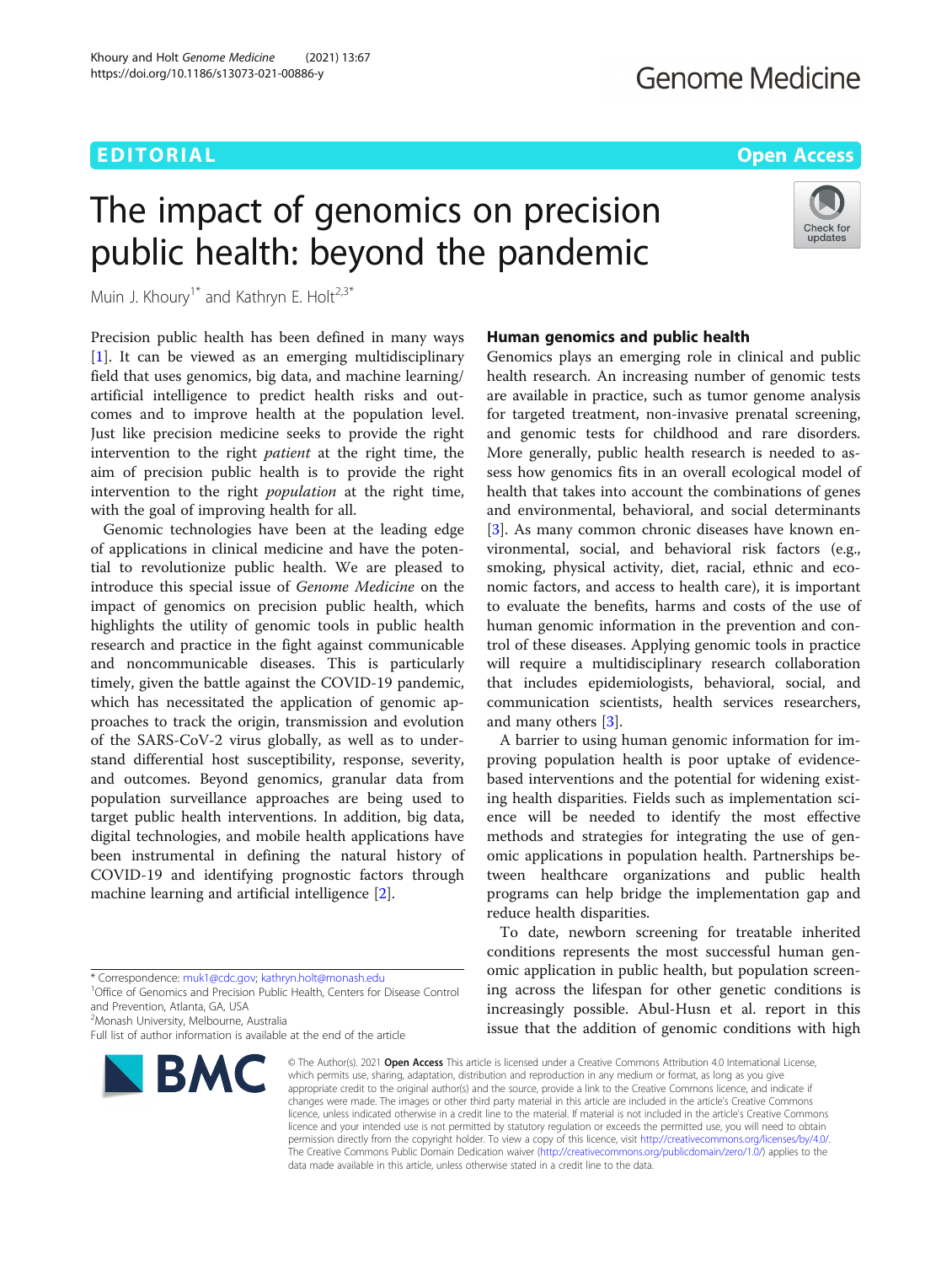prevalence in non-European populations to a genomic screening program increases the number of non-European participants choosing to receive results [\[4\]](#page-2-0). In addition, Stranneheim et al. integrate whole genome sequencing into the Stockholm-area healthcare system to aid rare disease diagnosis, making important strides in clinical-academic partnerships [[5\]](#page-3-0).

Other recent studies further highlight the impact of public health programs in accelerating the identification of individuals with hereditary cancers in populations (e.g., Lynch syndrome, hereditary breast and ovarian cancer) [\[6](#page-3-0)]. In order to achieve this, public health activities must involve the identification of people at risk in health systems and through testing relatives of affected individuals, known as cascade screening. Public health programs can also help monitor implementation of genomic medicine, quantify health disparities in implementation, and develop approaches to address them.

Other emerging applications include genetic predisposition to adverse drug effects (pharmacogenomics), carrier testing of prospective parents, and use of polygenic risk scores (PRS) in disease detection and prevention. For example, Isgut et al. show that PRS improve cardiovascular risk stratification early in life when laterlife risk factors are unknown. By middle age, when many risk factors are known, improvement attributed to PRS is marginal for the general population [\[7](#page-3-0)]. Even in the genomics age, a simple family health history assessment can enhance the delivery of precision medicine in health care and population settings  $[8]$  $[8]$ . Moreover, as millions of people have sought direct-to-consumer genetic tests, public health programs can help educate the general public about the promise and limitations of emerging tests in improving health, as well as to track the impact of genomic tests at the population level.

Of note, the special issue presents articles on the ethical implications of the use of genomics in public health in the COVID-19 era. Lewis and Green [\[9\]](#page-3-0) discuss how most of the ethical, legal, and social issues (ELSI) that apply to single gene diseases—such as the relevance of results to family members, the approach to secondary and incidental findings, and the role of expert mediators—are also relevant in the applications of PRS in practice.

Geller et al. [[10\]](#page-3-0) review the ethical considerations and implications of ongoing genomic studies that assess host factors associated with variability in susceptibility, infectivity, and disease severity in patients with COVID-19, or those exposed to it. Juengst et al. [[11\]](#page-3-0) propose a new ethical framework to ensure that the benefit of precision public health interventions based on advances in genomics research is not outweighed by the risks they pose to individuals, families, and vulnerable segments of the population.

# Infectious disease genomics and public health

Genomics has a similarly important role to play in understanding and managing infectious disease at both the individual and population levels, as it can be used to gain precision with respect to both the pathogen and the infected host population.

On the pathogen side, whole genome sequencing (WGS) is fast becoming the standard assay for characterizing infectious diseases and is potentially an incredibly rich source of information to guide public health interventions [\[12](#page-3-0)]. For example, pathogen genomics is now widely used for the investigation of foodborne or hospital outbreaks, and it is increasingly incorporated into surveillance for clinically important features such as vaccine antigens (to inform vaccine composition) and antimicrobial resistance determinants (to inform treatment). Genomics is also increasingly applied for pathogen detection and diagnostics in the clinic. In this context, DNA sequencing can increase the precision of diagnosis beyond species to the identification of lineages or variants that may be associated with different degrees of risk and thus prompt different responses in terms of clinical management of the individual patient (e.g. antimicrobial treatment choice) or public health management (e.g. triggering infection control or contact tracing).

Infection is a two-way street, and functional genomic characterization of the host response can also have diagnostic and prognostic utility, providing insight into the nature and extent of immunological responses and helping to identify appropriate treatments for different patient groups. For example, Aschenbrenner et al. studied transcriptomes of COVID-19 patients  $[13]$  $[13]$ , yielding insights into the natural history of disease and highlighting differences in the immune response of patients with severe vs mild disease. These specific response signatures were probed to identify potential drugs for therapeutic repurposing, targeted specifically to those with severe disease. Being able to more precisely define which host populations are most at risk of infection through genomic risk prediction is also an attractive proposition that could have significant impacts on population health by allowing preventative measures to be targeted to the most at-risk subgroups, although this comes with the same ethical concerns as the genomic prediction of noncommunicable disease risk and in fact could intersect with it. In this special issue, Kachuri et al. [\[14\]](#page-3-0) identified genetic variants associated with antibody responses to antigens for 16 different viruses, many of which were also associated with non-communicable diseases including cancer.

The COVID-19 pandemic has stimulated the refinement of methods for rapid high-throughput pathogen sequencing, such as the CoronaHIT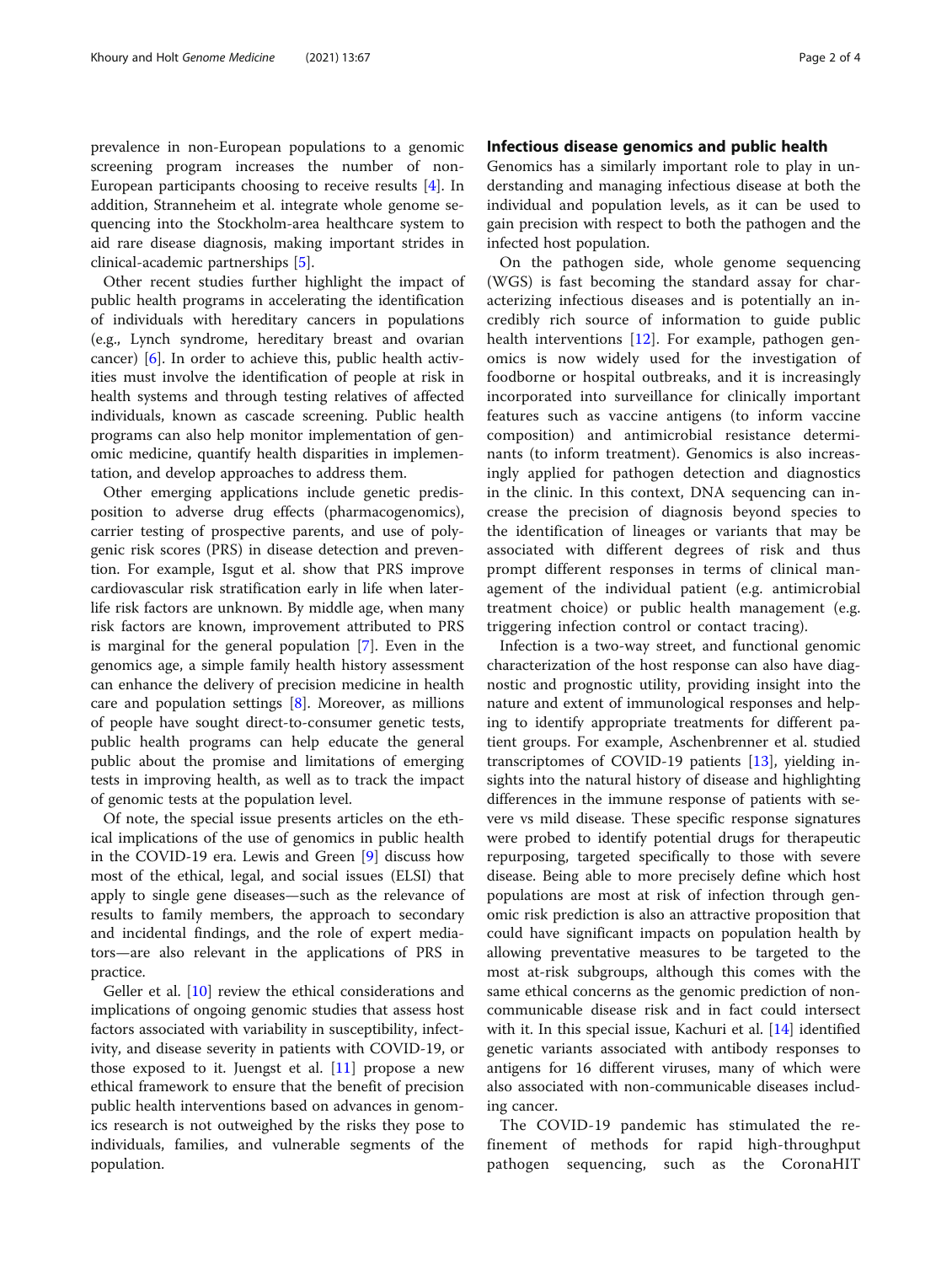<span id="page-2-0"></span>method for SARS-CoV-2, published in this special issue [[15](#page-3-0)], and illustrates some of the ways that realtime pathogen genome data can be harnessed to inform public health strategy in the context of an ongoing epidemic. Genomics is the primary method for monitoring variation in pathogen populations and identifying variants that may be of public health concern due to (i) increased transmissibility; (ii) increased severity; (iii) differences in sensitivity/ specificity of current diagnostic tests; and (iv) escape from interventions, such as host immunity (vaccineinduced or natural) or sensitivity to drugs. Identification of such variants can increase precision of the public health response, by targeting scarce resources towards the most concerning variants, for example community-based testing in areas of England where importation of potential vaccine-escape variants of SARS-CoV-2 were detected, or updating diagnostics and vaccines to ensure coverage of the continually evolving pathogen population. In addition, phylogenomic analyses can be used to track transmission of the virus at different spatial scales, such as assessing the contribution of travel-associated strain introductions to establishment of the epidemic in a particular country [\[16](#page-3-0)] or investigating within-hospital transmission [\[17\]](#page-3-0). The pandemic has also highlighted challenges associated with generating and sharing sequence data in a timely, equitable, and ethical manner, as well as challenges around data visualization, naming of genetic variants, and communicating results both within the public health sector and with the wider public.

It has been suggested that the COVID-19 pandemic may be amplifying another major global health crisis, that of antimicrobial resistance  $[18]$  $[18]$  $[18]$ . Two articles in this special issue illustrate the important role of genomics in understanding and controlling the burden of antimicrobial resistant infections in hospitals. Berbel Caban et al [[19\]](#page-3-0) present a method to facilitate the detection of inhospital spread of methicillin resistant Staphylococcus aureus (MRSA or "golden Staph") by combining genomic and epidemiological data. The genetics of antimicrobial resistance can be incredibly complex, and for most pathogens, the overall burden of resistant infections is the combined result of the spread of resistance genes and plasmids between bacterial strains and the transmission of bacterial strains between patients. Arredondo-Alonso et al [[20](#page-3-0)] use genomics to disentangle and quantify these contributing factors, which could help to focus infection control efforts in future.

# Looking ahead

The field of precision public health is still in its infancy and genomics will be a major contributor to its growth in the next decade. The COVID-19 pandemic provides both a challenge and an opportunity for further evolution of precision public health, as new tools and technologies are beginning to complement traditional public health approaches. In the next decade, additional developments in the field will require leadership and commitment to enhance data collection and coordination across geographic boundaries, harmonization and integration of different types of data beyond genomics, and robust assessment of ethical, legal, and social implications of new technologies for the benefits of humanity worldwide. Many of these issues are currently being tackled by the recently formed Public Health Alliance for Genomic Epidemiology [[21\]](#page-3-0), which aims to improve openness, interoperability, accessibility, and reproducibility in public health microbial informatics globally. As the COVID-19 pandemic clearly shows, we need the tools of genomics more than ever before in the fight against infectious diseases. Beyond fighting outbreaks, genomics will become an essential component of public health in the twentyfirst century for communicable and noncommunicable diseases.

#### Acknowledgements

We thank all of the authors who submitted manuscripts for this special issue of Genome Medicine.

#### Authors' contributions

Both authors drafted and edited the manuscript and approved the final version.

#### Funding

The opinions in this paper are those of the authors and do not necessarily reflect those of the Department of Health and Human Services. KEH is supported by a Senior Medical Research Fellowship from the Viertel Foundation of Australia.

### Declarations

#### Competing interests

The authors declare that they have no competing interests.

#### Author details

<sup>1</sup>Office of Genomics and Precision Public Health, Centers for Disease Control and Prevention, Atlanta, GA, USA. <sup>2</sup>Monash University, Melbourne, Australia.<br><sup>3</sup>Londen School of Hyginne, and Tropical Medicine, Londen, LIK. <sup>3</sup> London School of Hygiene and Tropical Medicine, London, UK.

#### Published online: 23 April 2021

#### References

- Khoury MJ, Armstrong GL, Bunnell RL, et al. The intersection of genomics and big data with public health: opportunities for precision public health. PLoS Med. 2020;17(10):e1003373.
- Rasmussen SA, Khoury MJ, Del Rio C. Precision public health as a key tool in the COVID-19 response. JAMA. 2020;324(10):933–4. [https://doi.org/10.1001/ja](https://doi.org/10.1001/jama.2020.14992) [ma.2020.14992.](https://doi.org/10.1001/jama.2020.14992)
- 3. Khoury MJ, Gwinn M, Bowen MS, Dotson WD. Beyond base pairs to bedside: a population perspective on how genomics can improve health. Am J Public Health. 2012;102(1):34–7. [https://doi.org/10.2105/AJPH.2011.3](https://doi.org/10.2105/AJPH.2011.300299) [00299.](https://doi.org/10.2105/AJPH.2011.300299)
- 4. Abul-Husn NS, Soper ER, Braganza GT, et al. Implementing genomic screening in diverse populations. Genome Med. 2021;13:17. [https://doi.org/1](https://doi.org/10.1186/s13073-021-00832-y) [0.1186/s13073-021-00832-y.](https://doi.org/10.1186/s13073-021-00832-y)